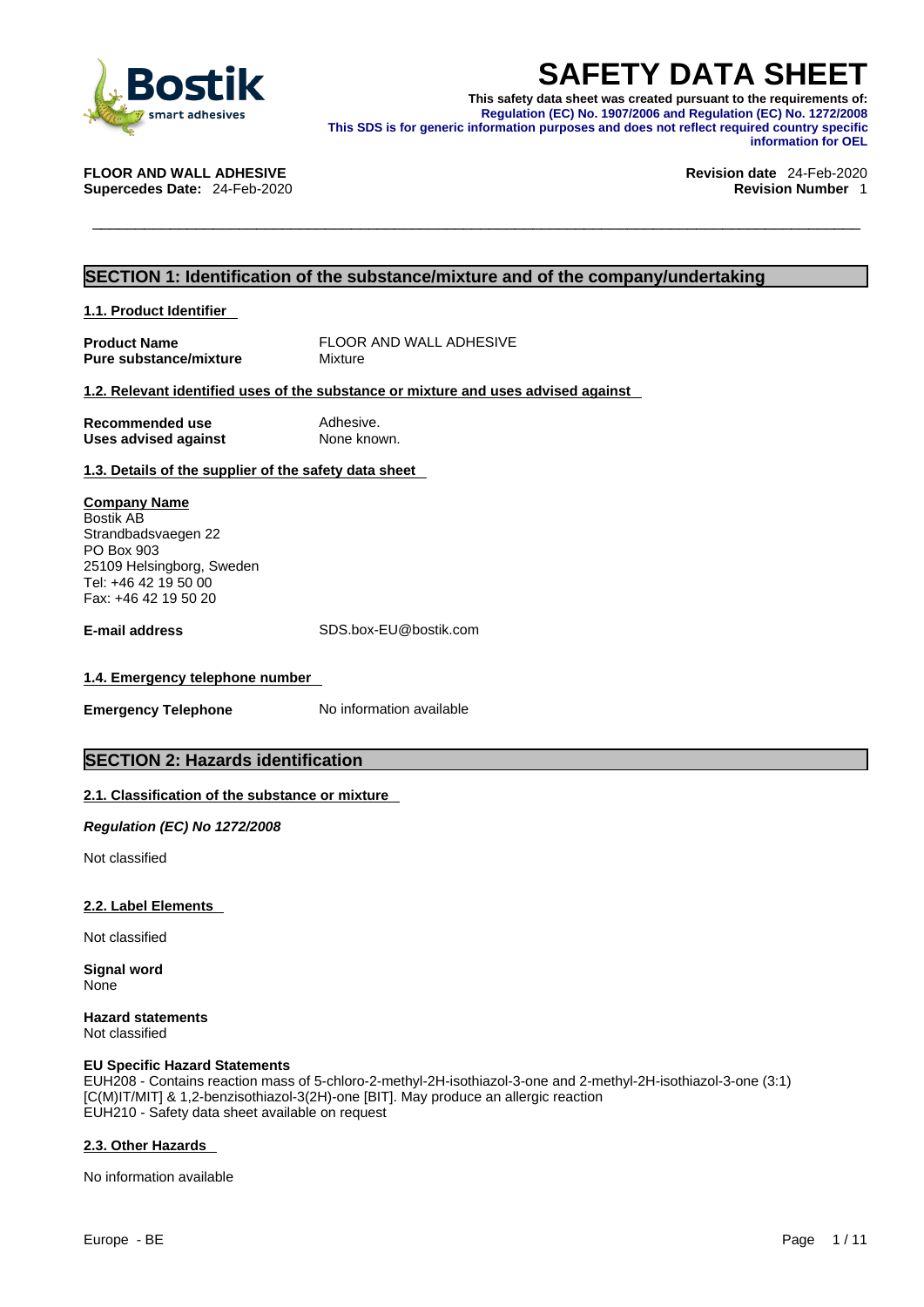## **PBT and vPvB assessment**

The components in this formulation do not meet the criteria for classification as PBT or vPvB

# **SECTION 3: Composition/information on ingredients**

### **3.1 Substances**

Not applicable

# **3.2. Mixtures**

| <b>Chemical name</b>     | EC No.    | <b>CAS No.</b> | Weight-%        | <b>Classification</b><br>according to | <b>Specific</b><br>concentration limit | <b>REACH</b><br><b>Registration</b> |
|--------------------------|-----------|----------------|-----------------|---------------------------------------|----------------------------------------|-------------------------------------|
|                          |           |                |                 | <b>Regulation (EC)</b>                | (SCL)                                  | <b>Number</b>                       |
|                          |           |                |                 | No. 1272/2008                         |                                        |                                     |
|                          |           |                |                 | [CLP]                                 |                                        |                                     |
| 1,2-benzisothiazol-3(2H) | 220-120-9 | 2634-33-5      | $0.0015 - 0.01$ | Acute Tox, 4                          | Skin Sens. 1::                         | 01-2120761540-                      |
| -one [BIT]               |           |                |                 | (H302)<br>Skin Irrit. 2               | $C = 0.05%$                            | 60-XXXX                             |
|                          |           |                |                 | (H315)                                |                                        |                                     |
|                          |           |                |                 | Eye Dam. 1                            |                                        |                                     |
|                          |           |                |                 | (H318)                                |                                        |                                     |
|                          |           |                |                 | Skin Sens. 1                          |                                        |                                     |
|                          |           |                |                 | (H317)                                |                                        |                                     |
|                          |           |                |                 | Aquatic Acute 1                       |                                        |                                     |
|                          |           |                |                 | (H400)                                |                                        |                                     |
|                          |           |                |                 | Acute Tox. 2                          |                                        |                                     |
|                          |           |                |                 | (H330)                                |                                        |                                     |
|                          |           |                |                 | Aquatic Chronic                       |                                        |                                     |
|                          |           |                |                 | 2 (H411)                              |                                        |                                     |
|                          |           |                |                 | (M Factor Acute                       |                                        |                                     |
| reaction mass of         | 611-341-5 | 55965-84-9     | < 0.0015        | $=1)$<br>Acute Tox. 3                 | Eye Irrit. $2::$                       | 01-2120764691-                      |
| 5-chloro-2-methyl-2H-iso |           |                |                 | (H301)                                | $0.06\% < = C < 0.6\%$                 | 48-XXXX                             |
| thiazol-3-one and        |           |                |                 | Acute Tox. 2                          | Skin Corr. 1B:                         |                                     |
| 2-methyl-2H-isothiazol-3 |           |                |                 | (H310)                                | $C = 0.6%$                             |                                     |
| -one (3:1) [C(M)IT/MIT]  |           |                |                 | Acute Tox. 2                          | Skin Irrit. 2:                         |                                     |
|                          |           |                |                 | (H330)                                | $0.06\% < = C < 0.6\%$                 |                                     |
|                          |           |                |                 | Skin Corr. 1C                         | Skin Sens. 1::                         |                                     |
|                          |           |                |                 | (H314)                                | $C = 0.0015%$                          |                                     |
|                          |           |                |                 | Eye Dam. 1                            |                                        |                                     |
|                          |           |                |                 | (H318)                                |                                        |                                     |
|                          |           |                |                 | Skin Sens. 1A                         |                                        |                                     |
|                          |           |                |                 | (H317)                                |                                        |                                     |
|                          |           |                |                 | Aquatic Acute 1<br>(H400)             |                                        |                                     |
|                          |           |                |                 | Aquatic Chronic                       |                                        |                                     |
|                          |           |                |                 | 1 (H410)                              |                                        |                                     |
|                          |           |                |                 | M Factor Acute =                      |                                        |                                     |
|                          |           |                |                 | 100                                   |                                        |                                     |
|                          |           |                |                 | M Factor Chronic                      |                                        |                                     |
|                          |           |                |                 | $= 100$                               |                                        |                                     |

## **Full text of H- and EUH-phrases: see section 16**

Note: ^ indicates not classified, however, the substance is listed in section 3 as it has an OEL

This product does not contain candidate substances of very high concern at a concentration >=0.1% (Regulation (EC) No. 1907/2006 (REACH), Article 59)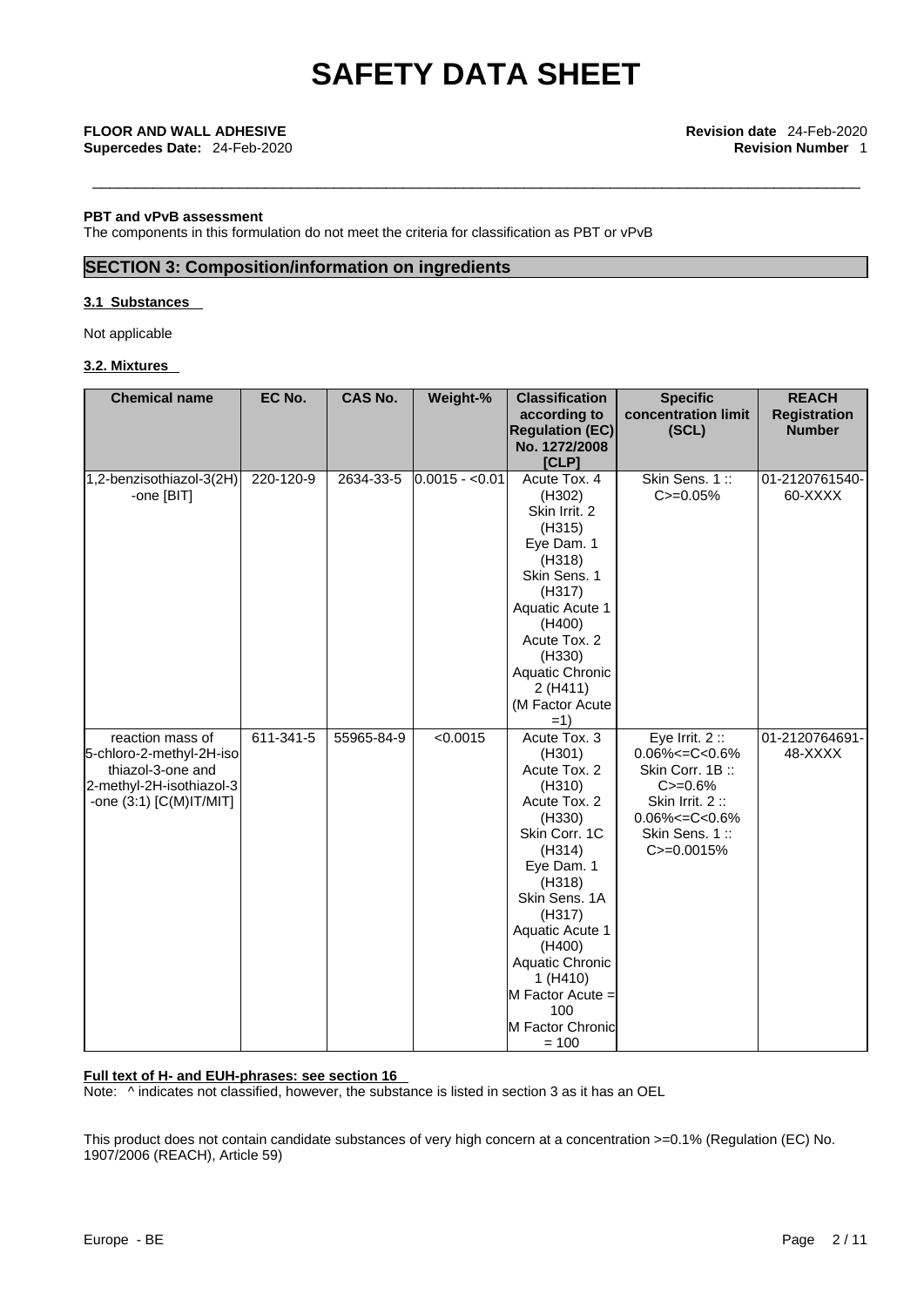\_\_\_\_\_\_\_\_\_\_\_\_\_\_\_\_\_\_\_\_\_\_\_\_\_\_\_\_\_\_\_\_\_\_\_\_\_\_\_\_\_\_\_\_\_\_\_\_\_\_\_\_\_\_\_\_\_\_\_\_\_\_\_\_\_\_\_\_\_\_\_\_\_\_\_\_\_\_\_\_\_\_\_\_\_\_\_\_\_ **FLOOR AND WALL ADHESIVE Revision date** 24-Feb-2020 **Supercedes Date:** 24-Feb-2020 **Revision Number** 1

# **SECTION 4: First aid measures**

| 4.1. Description of first aid measures                     |                                                                                                                                                             |
|------------------------------------------------------------|-------------------------------------------------------------------------------------------------------------------------------------------------------------|
| <b>General advice</b>                                      | If medical advice is needed, have product container or label at hand. Show this safety<br>data sheet to the doctor in attendance.                           |
| <b>Inhalation</b>                                          | Remove to fresh air. IF exposed or concerned: Get medical advice/attention.                                                                                 |
| Eye contact                                                | Rinse thoroughly with plenty of water for at least 15 minutes, lifting lower and upper<br>eyelids. Consult a doctor.                                        |
| <b>Skin contact</b>                                        | Wash skin with soap and water. In the case of skin irritation or allergic reactions see a<br>doctor.                                                        |
| Ingestion                                                  | Clean mouth with water. Do NOT induce vomiting. Drink 1 or 2 glasses of water. Never<br>give anything by mouth to an unconscious person.                    |
|                                                            | 4.2. Most important symptoms and effects, both acute and delayed                                                                                            |
| <b>Symptoms</b>                                            | No information available.                                                                                                                                   |
|                                                            | 4.3. Indication of any immediate medical attention and special treatment needed                                                                             |
| Note to doctors                                            | Treat symptomatically.                                                                                                                                      |
| <b>SECTION 5: Firefighting measures</b>                    |                                                                                                                                                             |
| 5.1. Extinguishing media                                   |                                                                                                                                                             |
| Suitable extinguishing media                               | Use extinguishing measures that are appropriate to local circumstances and the<br>surrounding environment.                                                  |
| Unsuitable extinguishing media                             | Full water jet. Do not scatter spilled material with high pressure water streams.                                                                           |
| 5.2. Special hazards arising from the substance or mixture |                                                                                                                                                             |
| chemical                                                   | Specific hazards arising from the Thermal decomposition can lead to release of toxic and corrosive gases/vapours.                                           |
| 5.3. Advice for firefighters                               |                                                                                                                                                             |
| Special protective equipment for<br>fire-fighters          | Firefighters should wear self-contained breathing apparatus and full firefighting turnout<br>gear. Use personal protection equipment.                       |
| <b>SECTION 6: Accidental release measures</b>              |                                                                                                                                                             |
|                                                            | 6.1. Personal precautions, protective equipment and emergency procedures                                                                                    |
| <b>Personal precautions</b>                                | Ensure adequate ventilation. Avoid contact with skin, eyes or clothing.                                                                                     |
| <b>Other information</b>                                   | Ventilate the area. Prevent further leakage or spillage if safe to do so.                                                                                   |
| For emergency responders                                   | Use personal protection recommended in Section 8.                                                                                                           |
| 6.2. Environmental precautions                             |                                                                                                                                                             |
| <b>Environmental precautions</b>                           | Do not flush into surface water or sanitary sewer system. Do not allow to enter into<br>soil/subsoil. See Section 12 for additional Ecological Information. |

**6.3. Methods and material for containment and cleaning up**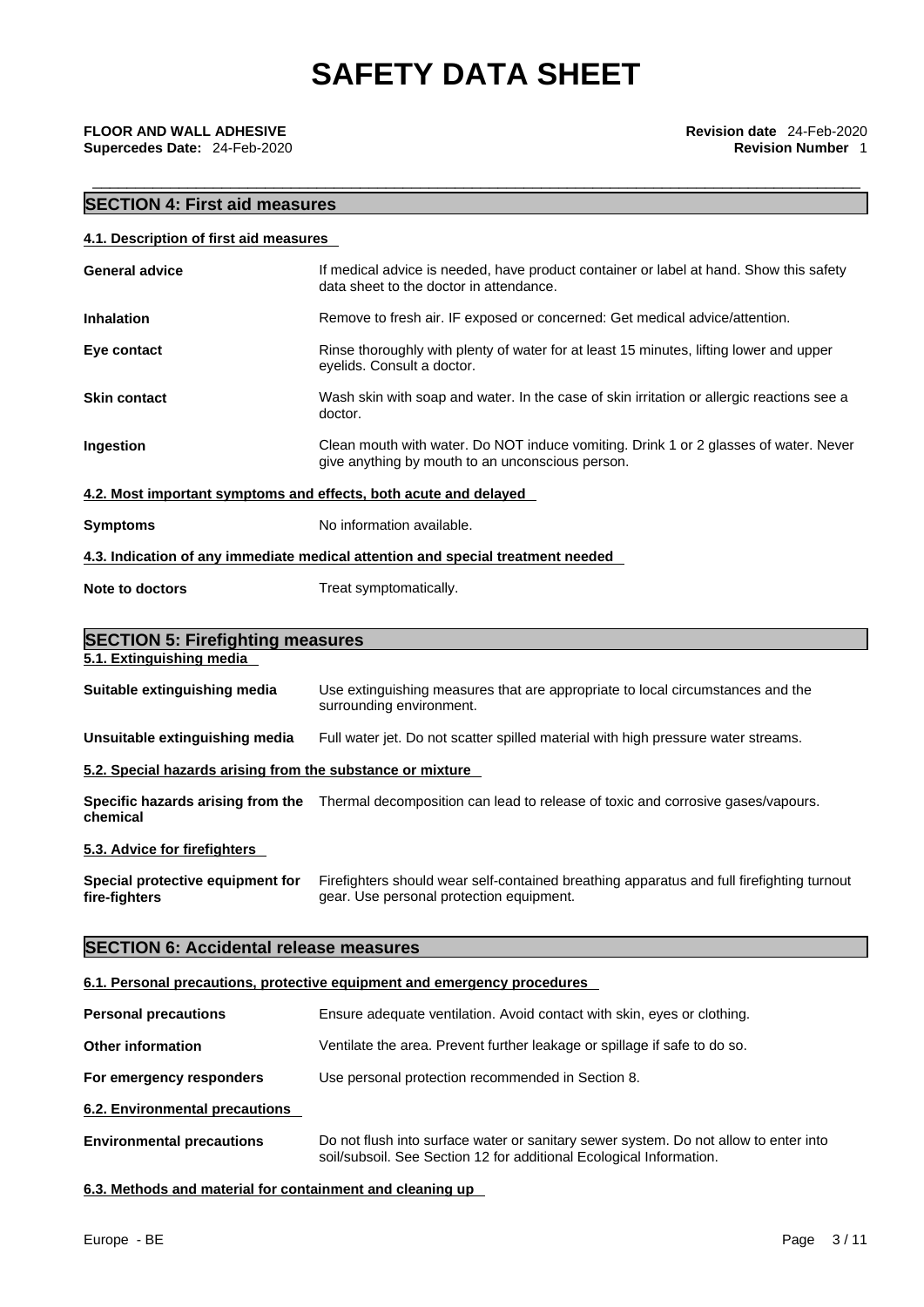| <b>FLOOR AND WALL ADHESIVE</b><br>Supercedes Date: 24-Feb-2020 | <b>Revision date</b> 24-Feb-2020<br><b>Revision Number 1</b>                                                                                                                                                                  |  |
|----------------------------------------------------------------|-------------------------------------------------------------------------------------------------------------------------------------------------------------------------------------------------------------------------------|--|
| <b>Methods for containment</b>                                 | Use a non-combustible material like vermiculite, sand or earth to soak up the product<br>and place into a container for later disposal.                                                                                       |  |
| Methods for cleaning up                                        | Take up mechanically, placing in appropriate containers for disposal.                                                                                                                                                         |  |
| 6.4. Reference to other sections                               |                                                                                                                                                                                                                               |  |
| Reference to other sections                                    | See section 8 for more information. See section 13 for more information.                                                                                                                                                      |  |
| <b>SECTION 7: Handling and storage</b>                         |                                                                                                                                                                                                                               |  |
| 7.1. Precautions for safe handling                             |                                                                                                                                                                                                                               |  |
| Advice on safe handling                                        | Ensure adequate ventilation. Use personal protective equipment as required. Avoid<br>contact with skin, eyes or clothing.                                                                                                     |  |
| General hygiene considerations                                 | Handle in accordance with good industrial hygiene and safety practice. Do not eat, drink<br>or smoke when using this product. Wash thoroughly after handling. Take off all<br>contaminated clothing and wash it before reuse. |  |

# **7.2. Conditions for safe storage, including any incompatibilities**

| <b>Storage Conditions</b> | Keep from freezing. |
|---------------------------|---------------------|
|---------------------------|---------------------|

**7.3. Specific end use(s)** 

**Risk Management Methods (RMM)** The information required is contained in this Safety Data Sheet.

**Other information Observe technical data sheet.** 

# **SECTION 8: Exposure controls/Personal protection**

## **8.1. Control parameters**

**Exposure Limits**

**Only European Community Occupational Exposure Limits will be shown in this document. Please refer to regional SDS for further information.** 

**Derived No Effect Level (DNEL)** No information available

| Derived No Effect Level (DNEL)                 |                                           |
|------------------------------------------------|-------------------------------------------|
| 1,2-benzisothiazol-3(2H)-one [BIT] (2634-33-5) |                                           |
| <b>Type</b>                                    | worker Long term Systemic health effects  |
| Exposure route                                 | <b>I</b> Inhalation                       |
| Derived No Effect Level (DNEL)                 | $6.81 \text{ ma/m}^3$                     |
|                                                |                                           |
| Tyne                                           | Iworker Long term Systemic health effects |

| Type                                | worker Long term Systemic health effects |
|-------------------------------------|------------------------------------------|
| Exposure route                      | ⊃ermal                                   |
| : Level (DNEL)<br>Derived No Effect | 10.966 ma/ka bw/d                        |

| Derived No Effect Level (DNEL)                 |                                            |  |  |
|------------------------------------------------|--------------------------------------------|--|--|
| 1,2-benzisothiazol-3(2H)-one [BIT] (2634-33-5) |                                            |  |  |
| Type                                           | Consumer Long term Systemic health effects |  |  |
| Exposure route                                 | <b>Inhalation</b>                          |  |  |
| Derived No Effect Level (DNEL)                 | $1.2 \text{ mg/m}^3$                       |  |  |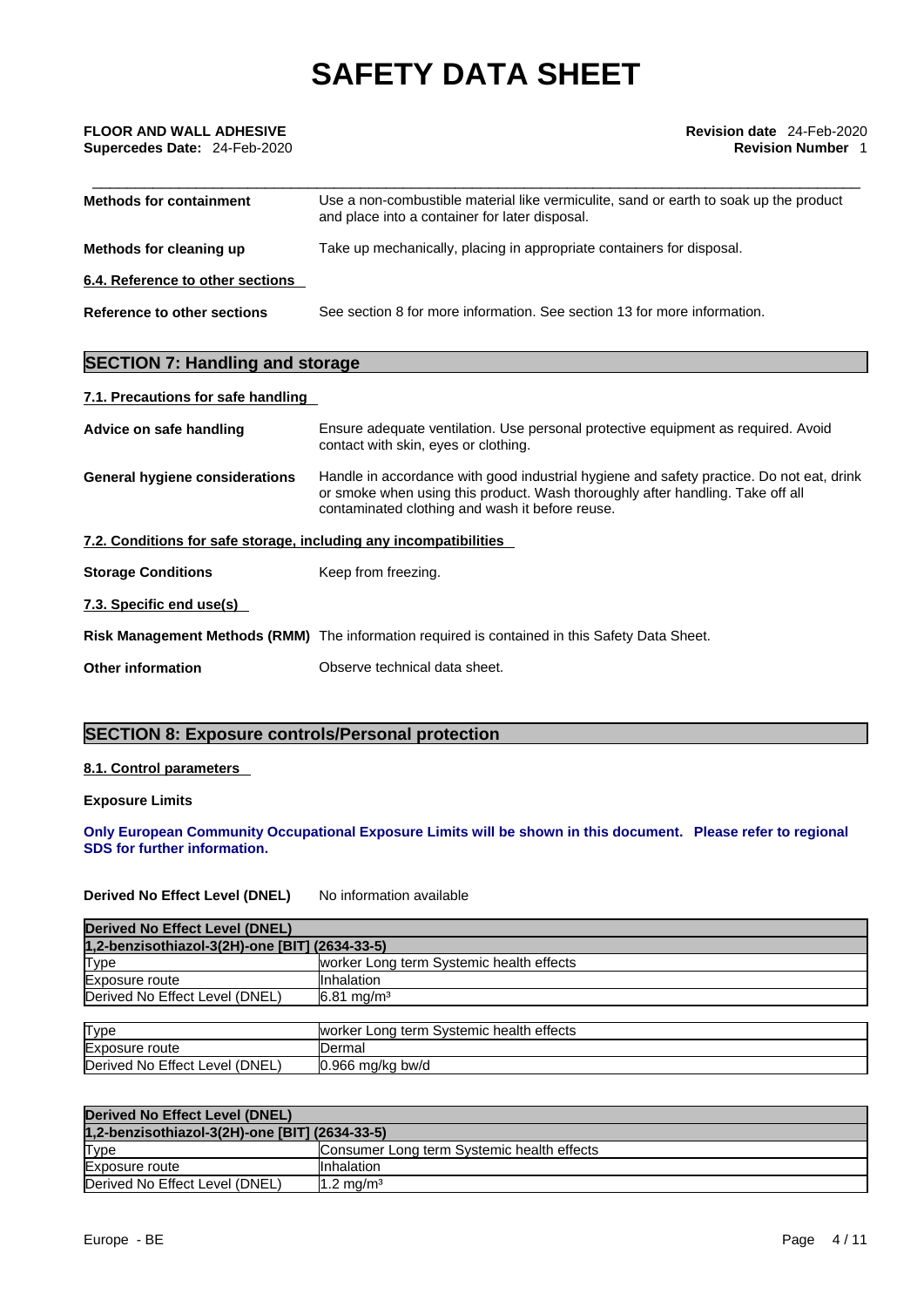| Type                           | <b>IConsumer Long term Systemic health effects</b> |
|--------------------------------|----------------------------------------------------|
| Exposure route                 | Dermal                                             |
| Derived No Effect Level (DNEL) | $0.345$ mg/kg bw/d                                 |

# **Predicted No Effect Concentration** No information available. **(PNEC)**

| <b>Predicted No Effect Concentration (PNEC)</b> |                                          |  |  |
|-------------------------------------------------|------------------------------------------|--|--|
| 1,2-benzisothiazol-3(2H)-one [BIT] (2634-33-5)  |                                          |  |  |
| Environmental compartment                       | Predicted No Effect Concentration (PNEC) |  |  |
| Freshwater                                      | $4.03 \mu g/l$                           |  |  |
| Marine water                                    | $0.403 \mu q/l$                          |  |  |
| Sewage treatment plant                          | $1.03$ mg/                               |  |  |
| Freshwater sediment                             | 49.9 ug/l                                |  |  |
| Marine sediment                                 | $4.99 \mu q$                             |  |  |
| Soil                                            | 3 mg/kg dry weight                       |  |  |

# **reaction mass of 5-chloro-2-methyl-2H-isothiazol-3-one and 2-methyl-2H-isothiazol-3-one (3:1) [C(M)IT/MIT] (55965-84-9)**

**8.2. Exposure controls** 

**Engineering controls** Ensure adequate ventilation, especially in confined areas.

# **Personal Protective Equipment**

| <b>Eye/face protection</b>    | Tight sealing safety goggles.                                                              |
|-------------------------------|--------------------------------------------------------------------------------------------|
| <b>Hand protection</b>        | Wear protective gloves. Gloves must conform to standard EN 374. Recommended Use:.          |
|                               | Nitrile rubber. Butyl rubber. The breakthrough time for the mentioned glove material is in |
|                               | general greater than 480 min. Ensure that the breakthrough time of the glove material is   |
|                               | not exceeded. Refer to glove supplier for information on breakthrough time for specific    |
|                               | gloves. Gloves should be replaced regularly and if there is any sign of damage to the      |
|                               | glove material.                                                                            |
| Skin and body protection      | Suitable protective clothing.                                                              |
| <b>Respiratory protection</b> | None under normal use conditions.                                                          |
|                               |                                                                                            |

**Remarks • Method** 

**Environmental exposure controls** No information available.

# **SECTION 9: Physical and chemical properties**

# **9.1. Information on basic physical and chemical properties**

| <b>Physical state</b><br>Appearance<br><b>Colour</b><br>Odour   | Liquid<br>viscous<br>White<br>No information available |   |
|-----------------------------------------------------------------|--------------------------------------------------------|---|
| <b>Odour threshold</b>                                          | No information available                               |   |
| <b>Property</b><br>рH                                           | Values<br>$-7$                                         | E |
| Melting point / freezing point<br>Boiling point / boiling range | No data available<br>No data available                 |   |
| <b>Flash point</b>                                              | No data available                                      |   |
| <b>Evaporation rate</b><br>Flammability (solid, gas)            | No data available<br>Not applicable for liquids.       |   |
| <b>Flammability Limit in Air</b>                                |                                                        |   |
| Upper flammability or explosive No data available<br>limits     |                                                        |   |
| Lower flammability or explosive No data available<br>limits     |                                                        |   |
| Vapour pressure<br>Vapour density                               | No data available<br>No data available                 |   |
| <b>Relative density</b>                                         | No data available                                      |   |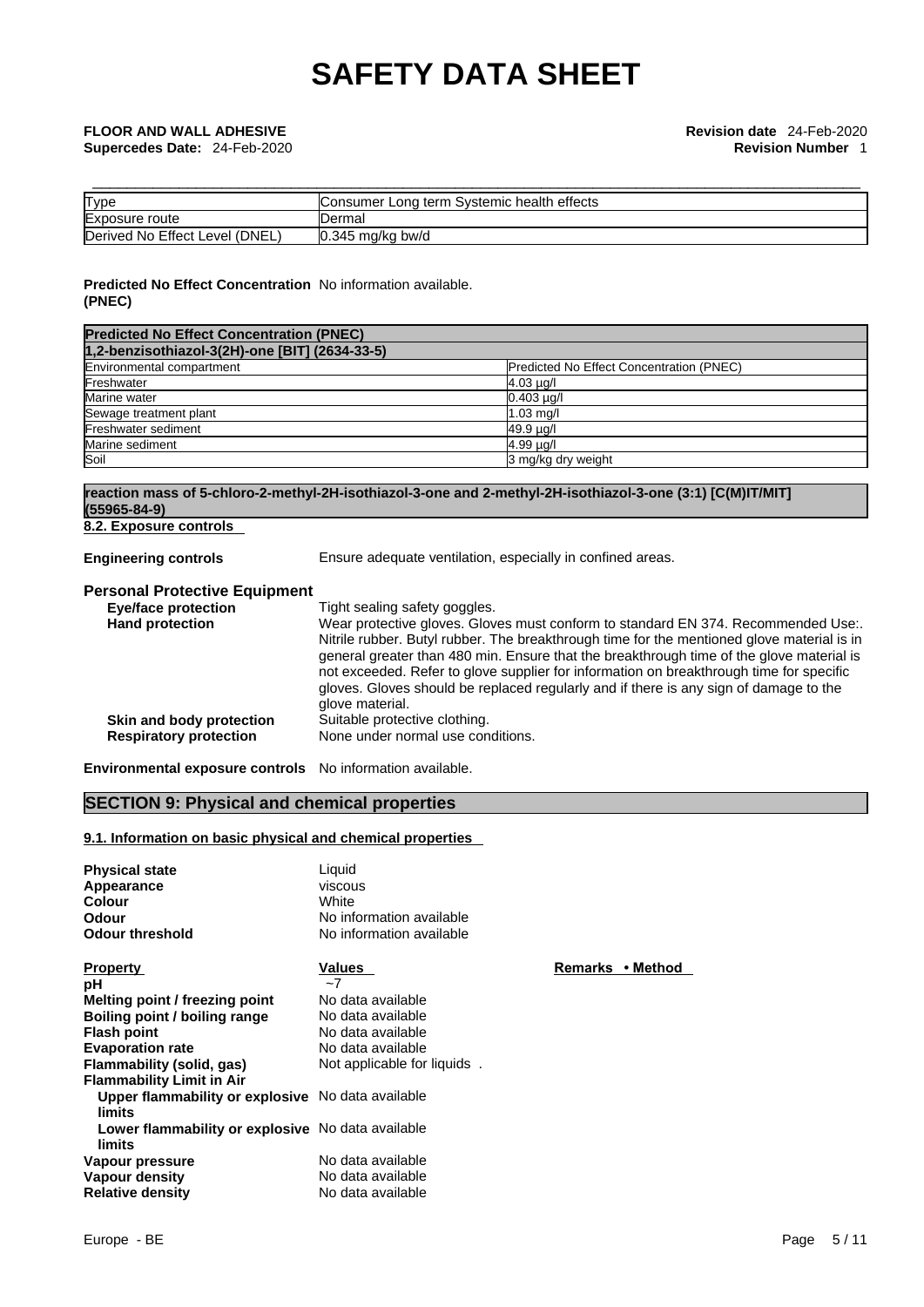\_\_\_\_\_\_\_\_\_\_\_\_\_\_\_\_\_\_\_\_\_\_\_\_\_\_\_\_\_\_\_\_\_\_\_\_\_\_\_\_\_\_\_\_\_\_\_\_\_\_\_\_\_\_\_\_\_\_\_\_\_\_\_\_\_\_\_\_\_\_\_\_\_\_\_\_\_\_\_\_\_\_\_\_\_\_\_\_\_ **FLOOR AND WALL ADHESIVE Revision date** 24-Feb-2020 **Supercedes Date: 24-Feb-2020** 

| <b>Water solubility</b>                                          | Miscible in water                                                              |  |  |  |
|------------------------------------------------------------------|--------------------------------------------------------------------------------|--|--|--|
| Solubility(ies)                                                  | No data available                                                              |  |  |  |
| <b>Partition coefficient</b>                                     | No data available                                                              |  |  |  |
| <b>Autoignition temperature</b>                                  | No data available<br>No data available                                         |  |  |  |
| <b>Decomposition temperature</b><br><b>Kinematic viscosity</b>   |                                                                                |  |  |  |
| <b>Dynamic viscosity</b>                                         | No data available<br>No data available<br>No data available                    |  |  |  |
| <b>Explosive properties</b>                                      |                                                                                |  |  |  |
| <b>Oxidising properties</b>                                      | No data available                                                              |  |  |  |
|                                                                  |                                                                                |  |  |  |
| 9.2. Other information                                           |                                                                                |  |  |  |
| Solid content (%)                                                | No information available                                                       |  |  |  |
| <b>VOC Content (%)</b>                                           | No information available<br>1.27 $g/cm^{3}$                                    |  |  |  |
| <b>Density</b>                                                   |                                                                                |  |  |  |
| <b>SECTION 10: Stability and reactivity</b>                      |                                                                                |  |  |  |
|                                                                  |                                                                                |  |  |  |
| 10.1. Reactivity                                                 |                                                                                |  |  |  |
| <b>Reactivity</b>                                                | No information available.                                                      |  |  |  |
| 10.2. Chemical stability                                         |                                                                                |  |  |  |
| <b>Stability</b>                                                 | Stable under normal conditions.                                                |  |  |  |
| <b>Explosion Data</b>                                            |                                                                                |  |  |  |
| Sensitivity to mechanical                                        | None.                                                                          |  |  |  |
| impact<br>Sensitivity to static discharge None.                  |                                                                                |  |  |  |
| 10.3. Possibility of hazardous reactions                         |                                                                                |  |  |  |
| Possibility of hazardous reactions None under normal processing. |                                                                                |  |  |  |
| 10.4. Conditions to avoid                                        |                                                                                |  |  |  |
| <b>Conditions to avoid</b>                                       | Keep from freezing.                                                            |  |  |  |
| 10.5. Incompatible materials                                     |                                                                                |  |  |  |
| Incompatible materials                                           | None known based on information supplied.                                      |  |  |  |
| 10.6. Hazardous decomposition products                           |                                                                                |  |  |  |
| <b>Hazardous decomposition</b><br>products                       | None under normal use conditions. Stable under recommended storage conditions. |  |  |  |
| <b>SECTION 11: Toxicological information</b>                     |                                                                                |  |  |  |
| 11.1. Information on toxicological effects                       |                                                                                |  |  |  |
| Information on likely routes of exposure                         |                                                                                |  |  |  |

**Product Information** .

| <b>Inhalation</b>   | Based on available data, the classification criteria are not met. |
|---------------------|-------------------------------------------------------------------|
| Eye contact         | Based on available data, the classification criteria are not met. |
| <b>Skin contact</b> | Based on available data, the classification criteria are not met. |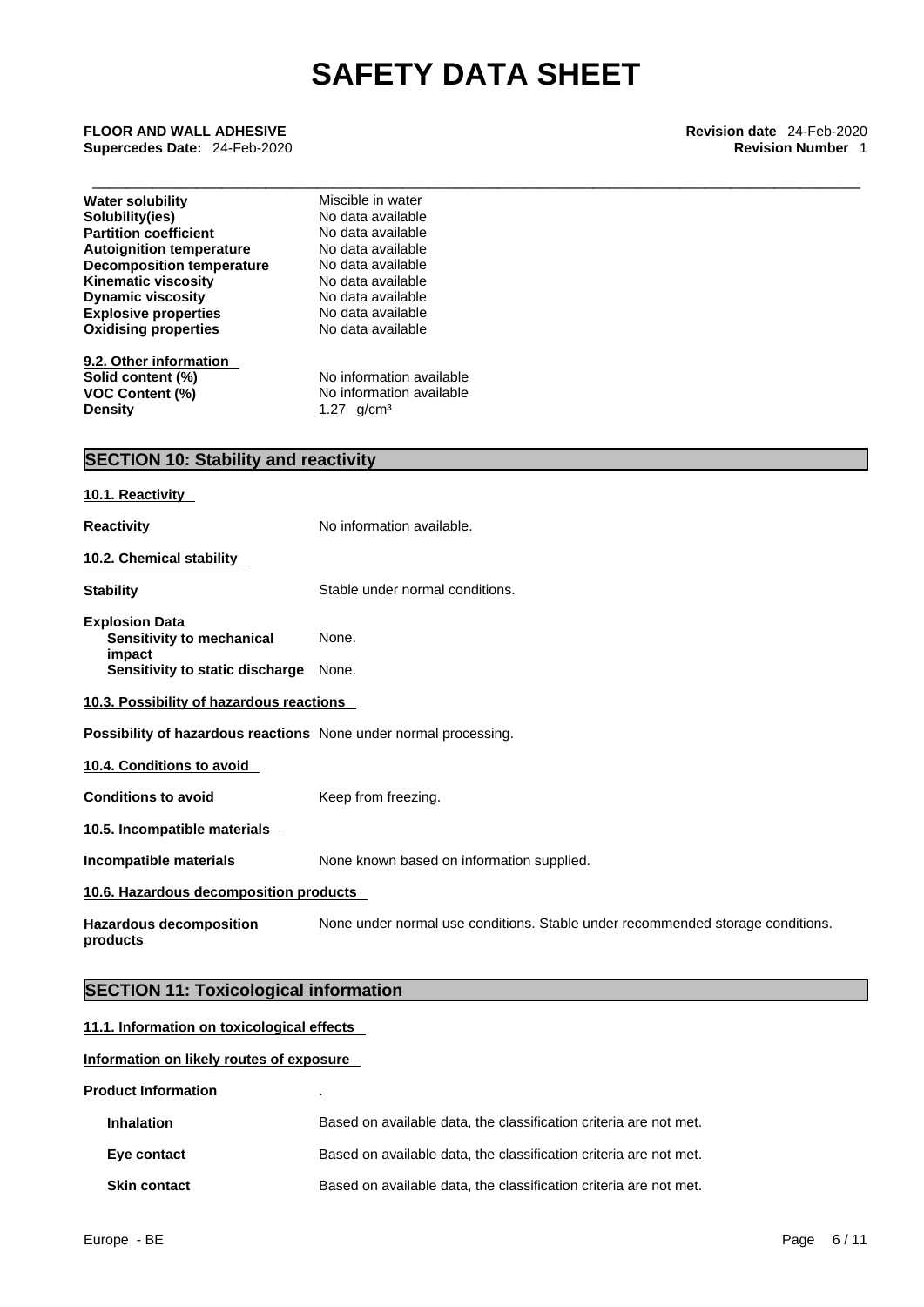**Ingestion Based on available data, the classification criteria are not met.** 

# **<u>Symptoms related to the physical, chemical and toxicological characteristics</u>**

**Symptoms** No information available.

**Numerical measures of toxicity**

**Acute Toxicity** 

### **The following values are calculated based on chapter 3.1 of the GHS document ATEmix (dermal)**36,007.30 mg/kg

# **Component Information**

| Chemical name                  | Oral LD50             | Dermal LD50                  | Inhalation LC50 |
|--------------------------------|-----------------------|------------------------------|-----------------|
| 1,2-benzisothiazol-3(2H)-one   | $=670$ mg/kg (Rattus) | $LD50 > 2000$ mg/kg (Rattus) |                 |
| [BIT]                          |                       |                              |                 |
| 2634-33-5                      |                       |                              |                 |
| reaction mass of               | $=$ 53 mg/kg (Rattus) | $LD50 = 87.12$ mg/kg         |                 |
| 5-chloro-2-methyl-2H-isothiazo |                       | (Oryctolagus cuniculus)      |                 |
| I-3-one and                    |                       |                              |                 |
| 2-methyl-2H-isothiazol-3-one   |                       |                              |                 |
| $(3:1)$ [C(M)IT/MIT]           |                       |                              |                 |
| 55965-84-9                     |                       |                              |                 |

# **Delayed and immediate effects as well as chronic effects from short and long-term exposure**

| <b>Skin corrosion/irritation</b>         | Based on available data, the classification criteria are not met.                                   |
|------------------------------------------|-----------------------------------------------------------------------------------------------------|
|                                          | Serious eye damage/eye irritation Based on available data, the classification criteria are not met. |
| <b>Respiratory or skin sensitisation</b> | Based on available data, the classification criteria are not met.                                   |
| <b>Germ cell mutagenicity</b>            | Based on available data, the classification criteria are not met.                                   |
| Carcinogenicity                          | Based on available data, the classification criteria are not met.                                   |
| <b>Reproductive toxicity</b>             | Based on available data, the classification criteria are not met.                                   |
| <b>STOT - single exposure</b>            | Based on available data, the classification criteria are not met.                                   |
| <b>STOT - repeated exposure</b>          | Based on available data, the classification criteria are not met.                                   |
| <b>Aspiration hazard</b>                 | Based on available data, the classification criteria are not met.                                   |

# **SECTION 12: Ecological information**

# **12.1. Toxicity**

# **Ecotoxicity** .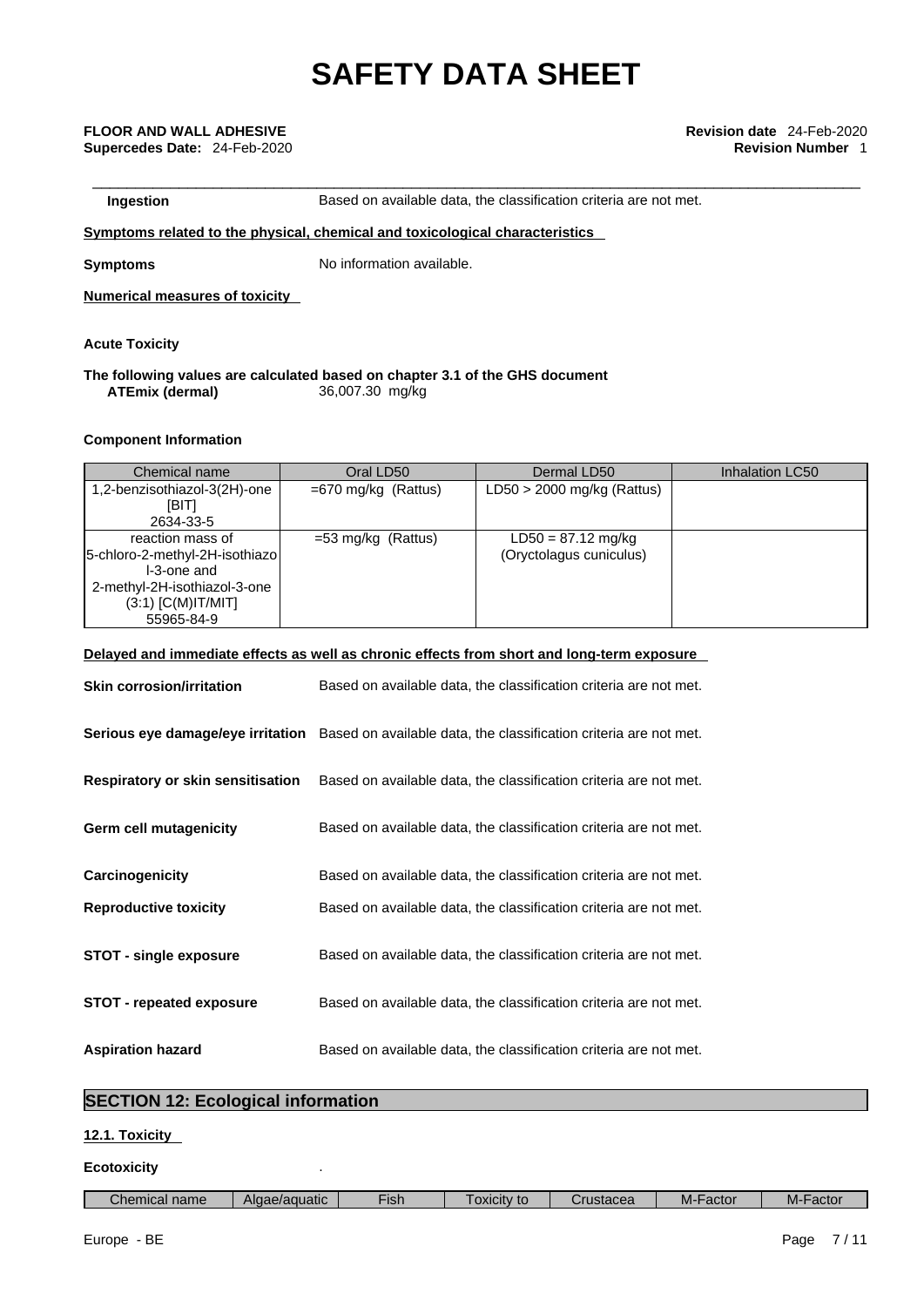# \_\_\_\_\_\_\_\_\_\_\_\_\_\_\_\_\_\_\_\_\_\_\_\_\_\_\_\_\_\_\_\_\_\_\_\_\_\_\_\_\_\_\_\_\_\_\_\_\_\_\_\_\_\_\_\_\_\_\_\_\_\_\_\_\_\_\_\_\_\_\_\_\_\_\_\_\_\_\_\_\_\_\_\_\_\_\_\_\_ **FLOOR AND WALL ADHESIVE Revision date** 24-Feb-2020 **Supercedes Date:** 24-Feb-2020 **Revision Number** 1

|                         | plants                        |                     | Micro-organisms |                      |     | (long-term) |
|-------------------------|-------------------------------|---------------------|-----------------|----------------------|-----|-------------|
| 1,2-benzisothiazol-3(2) | EC50 3Hr                      |                     |                 |                      |     |             |
| H)-one [BIT]            | 13 <sub>mq</sub> /l           |                     |                 |                      |     |             |
| 2634-33-5               | (activated                    |                     |                 |                      |     |             |
|                         | sludge) (OECD                 |                     |                 |                      |     |             |
|                         | 209)                          |                     |                 |                      |     |             |
| reaction mass of        | EC50 (72h)                    | $EC50 (96h) =$      |                 | $ EC50 (48h) = 0.1 $ | 100 | 100         |
| 5-chloro-2-methyl-2H-is | $=0.048$ mg/L                 | $0.22 \text{ mq/L}$ |                 | mg/L (Daphnia        |     |             |
| othiazol-3-one and      | (Pseudokirchner (Oncorhynchus |                     |                 | magna) (OECD         |     |             |
| 2-methyl-2H-isothiazol- | iella                         | mykiss) (OECD       |                 | <b>202</b> )         |     |             |
| $3$ -one $(3:1)$        | subcapitata)                  | 211)                |                 |                      |     |             |
| IC(M)IT/MIT             | (OECD 201)                    |                     |                 |                      |     |             |
| 55965-84-9              |                               |                     |                 |                      |     |             |

# **12.2. Persistence and degradability**

**Persistence and degradability** No information available.

**12.3. Bioaccumulative potential** 

**Bioaccumulation** There is no data for this product.

### **Component Information**

| Chemical name                                                                                                                     | <b>Partition coefficient</b> | Bioconcentration factor (BCF) |
|-----------------------------------------------------------------------------------------------------------------------------------|------------------------------|-------------------------------|
| 1,2-benzisothiazol-3(2H)-one [BIT]<br>2634-33-5                                                                                   |                              | 6.95                          |
| reaction mass of<br> 5-chloro-2-methyl-2H-isothiazol-3-one and<br>2-methyl-2H-isothiazol-3-one (3:1)<br>IC(M)IT/MIT<br>55965-84-9 |                              | 3.6                           |

## **12.4. Mobility in soil**

**Mobility in soil** No information available.

# **12.5. Results of PBT and vPvB assessment**

**PBT and vPvB assessment** . The components in this formulation do not meet the criteria for classification as PBT or vPvB.

| Chemical name                                              | PBT and vPvB assessment         |  |
|------------------------------------------------------------|---------------------------------|--|
| 1,2-benzisothiazol-3(2H)-one [BIT]                         | The substance is not PBT / vPvB |  |
| 2634-33-5                                                  |                                 |  |
| reaction mass of 5-chloro-2-methyl-2H-isothiazol-3-one and | The substance is not PBT / vPvB |  |
| 2-methyl-2H-isothiazol-3-one (3:1) [C(M)IT/MIT]            |                                 |  |
| 55965-84-9                                                 |                                 |  |

# **12.6. Other adverse effects**

**Other adverse effects** No information available.

# **SECTION 13: Disposal considerations**

# **13.1. Waste treatment methods**

|          | Waste from residues/unused |
|----------|----------------------------|
| products |                            |

**Waste from residues/unused** Dispose of contents/container in accordance with local, regional, national, and international regulations as applicable.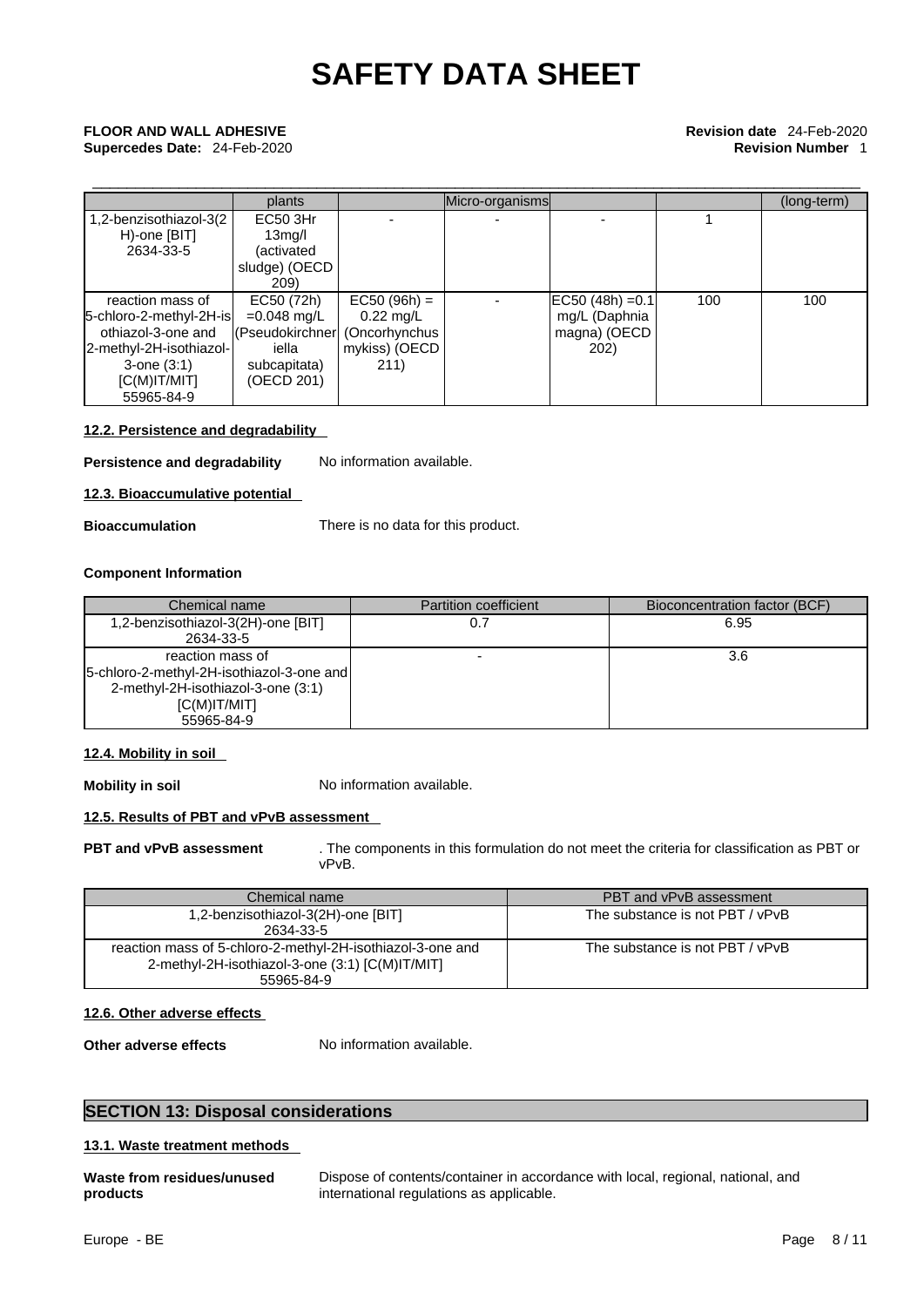| <b>FLOOR AND WALL ADHESIVE</b> | <b>Revision date</b> 24-Feb-2020 |
|--------------------------------|----------------------------------|
| Supercedes Date: 24-Feb-2020   | <b>Revision Number</b>           |
|                                |                                  |
|                                |                                  |

| <b>Contaminated packaging</b> | Do not reuse empty containers. Handle contaminated packages in the same way as the<br>product itself.  |
|-------------------------------|--------------------------------------------------------------------------------------------------------|
| European Waste Cataloque      | 08 04 10 waste adhesives and sealants other than those mentioned in 08 04 09                           |
| <b>Other information</b>      | Waste codes should be assigned by the user based on the application for which the<br>product was used. |

# **SECTION 14: Transport information**

**Note: Note: Keep from freezing.** 

| Land transport (ADR/RID)        |                                                                                              |
|---------------------------------|----------------------------------------------------------------------------------------------|
| 14.1 UN Number                  | Not regulated                                                                                |
| 14.2 Proper Shipping Name       | Not regulated                                                                                |
| 14.3 Transport hazard class(es) | Not regulated                                                                                |
| 14.4 Packing Group              | Not regulated                                                                                |
| 14.5 Environmental hazards      | Not applicable                                                                               |
| <b>14.6 Special Provisions</b>  | None                                                                                         |
|                                 |                                                                                              |
| <b>IMDG</b>                     |                                                                                              |
| 14.1 UN number                  | Not regulated                                                                                |
| 14.2 Proper Shipping Name       | Not regulated                                                                                |
| 14.3 Transport hazard class(es) | Not regulated                                                                                |
| 14.4 Packing group              | Not regulated                                                                                |
| <b>14.5 Marine Pollutant</b>    | Np.                                                                                          |
| <b>14.6 Special Provisions</b>  | None                                                                                         |
|                                 | 14.7 Transport in bulk according to Annex II of MARPOL 73/78 and the IBC Code Not applicable |
|                                 |                                                                                              |

| Air transport (ICAO-TI / IATA-DGR) |                                 |                |  |  |
|------------------------------------|---------------------------------|----------------|--|--|
|                                    | 14.1 UN number                  | Not regulated  |  |  |
|                                    | 14.2 Proper Shipping Name       | Not regulated  |  |  |
|                                    | 14.3 Transport hazard class(es) | Not regulated  |  |  |
|                                    | 14.4 Packing group              | Not regulated  |  |  |
|                                    | 14.5 Environmental hazards      | Not applicable |  |  |
|                                    | <b>14.6 Special Provisions</b>  | None           |  |  |

# **Section 15: REGULATORY INFORMATION**

### **15.1. Safety, health and environmental regulations/legislation specific for the substance or mixture**

### **European Union**

### **Registration, Evaluation, Authorization, and Restriction of Chemicals (REACh) Regulation (EC 1907/2006)**

# **SVHC: Substances of Very High Concern for Authorisation:**

This product does not contain candidate substances of very high concern at a concentration >=0.1% (Regulation (EC) No. 1907/2006 (REACH), Article 59)

### **EU-REACH (1907/2006) - Annex XVII - Substances subject to Restriction**

This product does not contain substances subject to restriction (Regulation (EC) No. 1907/2006 (REACH), Annex XVII).

### **Substance subject to authorisation per REACH Annex XIV**

This product does not contain substances subject to authorisation (Regulation (EC) No. 1907/2006 (REACH), Annex XIV)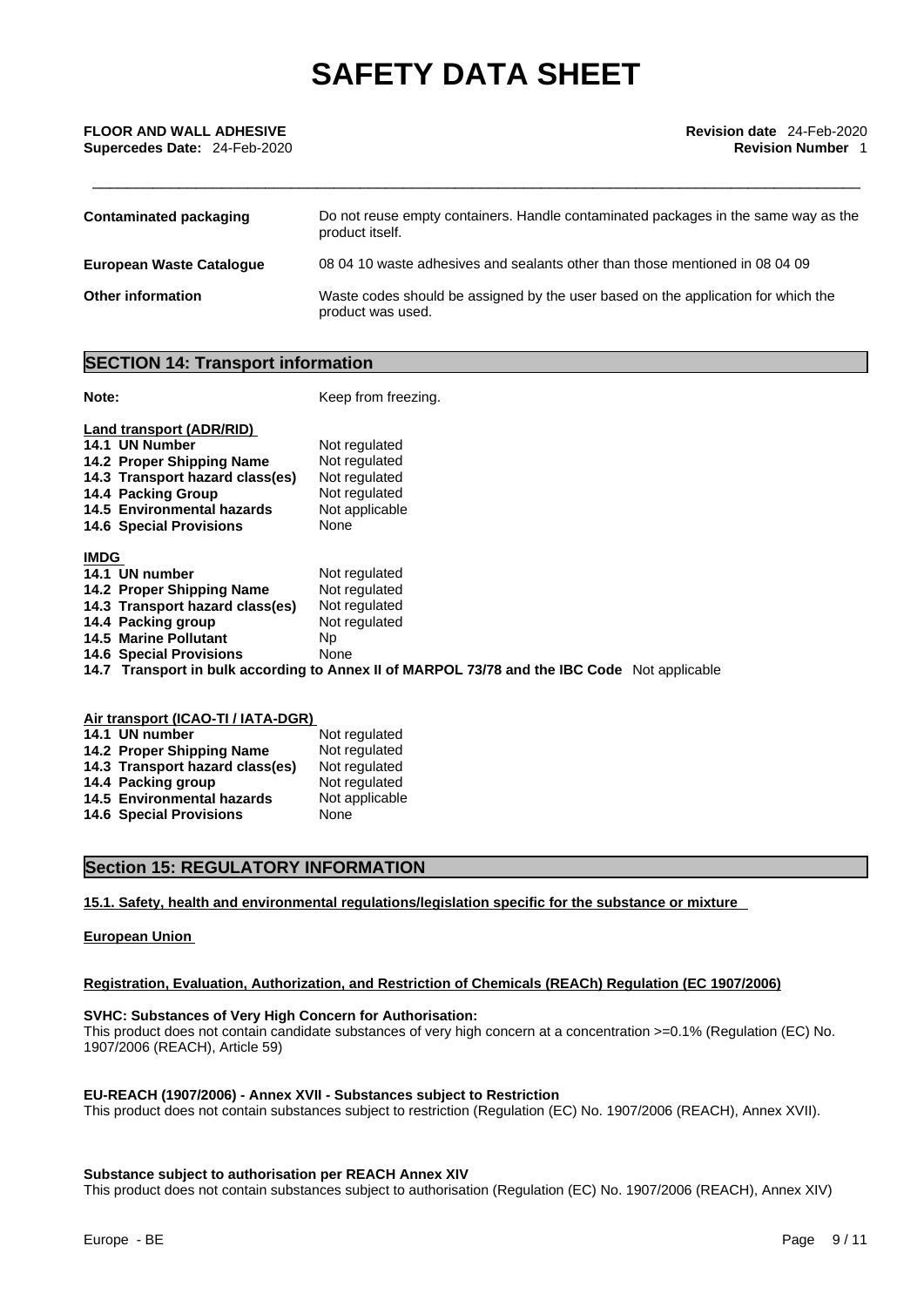**Supercedes Date:** 24-Feb-2020 **Revision Number** 1

\_\_\_\_\_\_\_\_\_\_\_\_\_\_\_\_\_\_\_\_\_\_\_\_\_\_\_\_\_\_\_\_\_\_\_\_\_\_\_\_\_\_\_\_\_\_\_\_\_\_\_\_\_\_\_\_\_\_\_\_\_\_\_\_\_\_\_\_\_\_\_\_\_\_\_\_\_\_\_\_\_\_\_\_\_\_\_\_\_ **FLOOR AND WALL ADHESIVE Revision date** 24-Feb-2020

**Biocidal Products Regulation (EU) No 528/2012 (BPR)**

Contains a biocide : Contains C(M)IT/MIT (3:1). May produce an allergic reaction

**Ozone-depleting substances (ODS) regulation (EC) 1005/2009** Not applicable

**Persistent Organic Pollutants** Not applicable

### **National Regulations**

### **France**

### **Occupational Illnesses (R-463-3, France)**

| <b>Chemical name</b>               | <b>French RG number</b> |
|------------------------------------|-------------------------|
| 1,2-benzisothiazol-3(2H)-one [BIT] | <b>RG 65</b>            |
| 2634-33-5                          |                         |

# **Germany**

**Ordinance on Industrial Safety and Health - Germany - BetrSichV** No flammable liquids in accordance with BetrSichV

**Water hazard class (WGK)** WGK 1

### **Netherlands**

**List of Carcinogenic, mutagenic and reproductive toxin substances in accordance with Inspectorate SZW (Netherlands)** Not Listed

**MAL-Code** 00-1 (1993)

### **15.2. Chemical safety assessment**

Chemical Safety Assessments have been carried out by the Reach registrants for substances registered at >10 tpa. No Chemical Safety Assessment has been carried out for this mixture

# **SECTION 16: Other information**

### **Key or legend to abbreviations and acronyms used in the safety data sheet**

### **Full text of H-Statements referred to under section 3**

- H301 Toxic if swallowed
- H302 Harmful if swallowed
- H310 Fatal in contact with skin
- H314 Causes severe skin burns and eye damage
- H315 Causes skin irritation
- H317 May cause an allergic skin reaction
- H318 Causes serious eye damage
- H330 Fatal if inhaled
- H400 Very toxic to aquatic life
- H410 Very toxic to aquatic life with long lasting effects
- H411 Toxic to aquatic life with long lasting effects